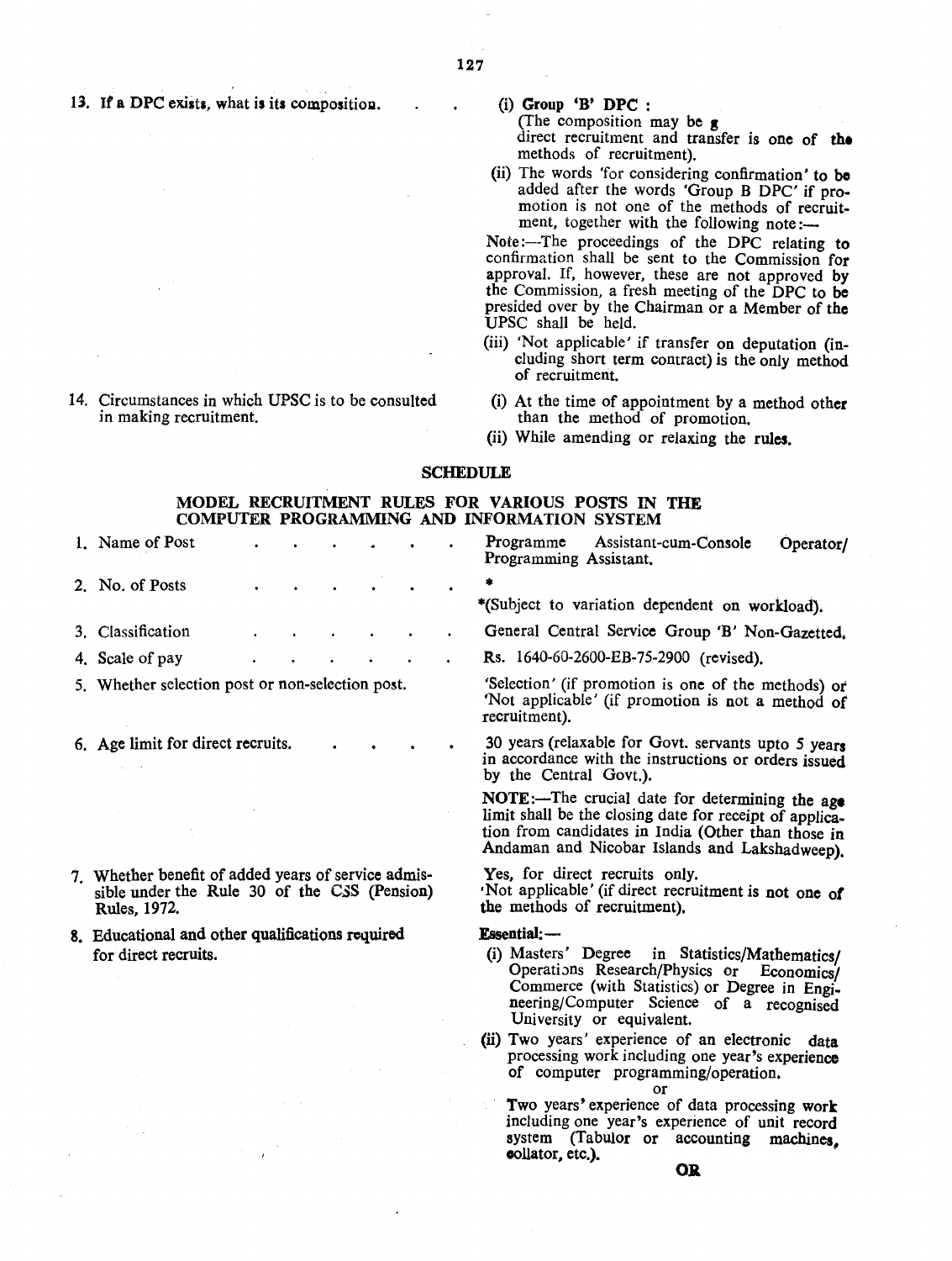- ~) Degree with Statistics as a subject:
- (ii) Five years' experience as mentioned in (ii) above.

Note-I.-Oualifications are relaxable at the discretion of UPSC in the case of candidates otherwise well qualified.

Note-II.—The qualifications regarding experience are relaxable at the discretion of the UPSC in the case of candidates belonging to SC  $&$  ST if, at any stage of selection, the UPSC are of the opinion that sufficient number of candidates from these communities possessing the requisite experience are not likely to be available to fill up the vacancies reserved for them.

#### Desirable :-

- (i) Formal training in computer programming operation.
- (ii) Knowledge of one or more of the programming languages.
- (iii) Experience of operating mechanical tabulation equipment and of planning and supervising work on such equipment.

'Not applicable' if promotion/direct recruitment is not the methods of recruitment. If both the methods are there, the following: $-$ 

Age:-No.

À.

Educational Qualifications; Yes.

Two years for direct recruits only. 'Not applicable' (if there are other methods of recruitment).

Any one or more of the following methods of recruitment according to the requirements in each case:-

- (i) By promotion failing which transfer on deputation.
- (ii) By transfer on deputation *or* transfer on deputation/transfer, failing which by direct recruitment.
- (iii) By direct recruitment.

### @Promotion

(Designation of the feeder post)

With- $\cdots$ ---------Years' regular service in the grade.

[Qualifying service to be laid down on the basis of para 3·13·2 of DP&AR's OM No. 14017/24/76- Estt(RR), dated 22-5-79].

@Transfer on Deputation/Transfer:

Officers under the Central/State Govts./Universities/ Recognised Research Institutions/Public Sector Undertakings/Statutory or Semi-Govt. or Autonomous Organisations:-

- (a) (i) Holding analogous posts on regular basis; or
	- (ii) With five years regular service in posts *in* the scale of Rs. 1400-2600 (revised) : and
- 9. Whether age and educational qualifications prescribed for direct recruits will apply in the case of promotees.
- 10. Period of Probation, if any.
- 11. Method of recruitment whether by direct recruitment or by promotion or by deputation/transfer $\sqrt{ }$ and percentage of the vacancies to be filled by various-methods.
- 12. In case of recruitment by promotion/deputation/ transfer, grades from which promotion/deputation/ transfer to be made.